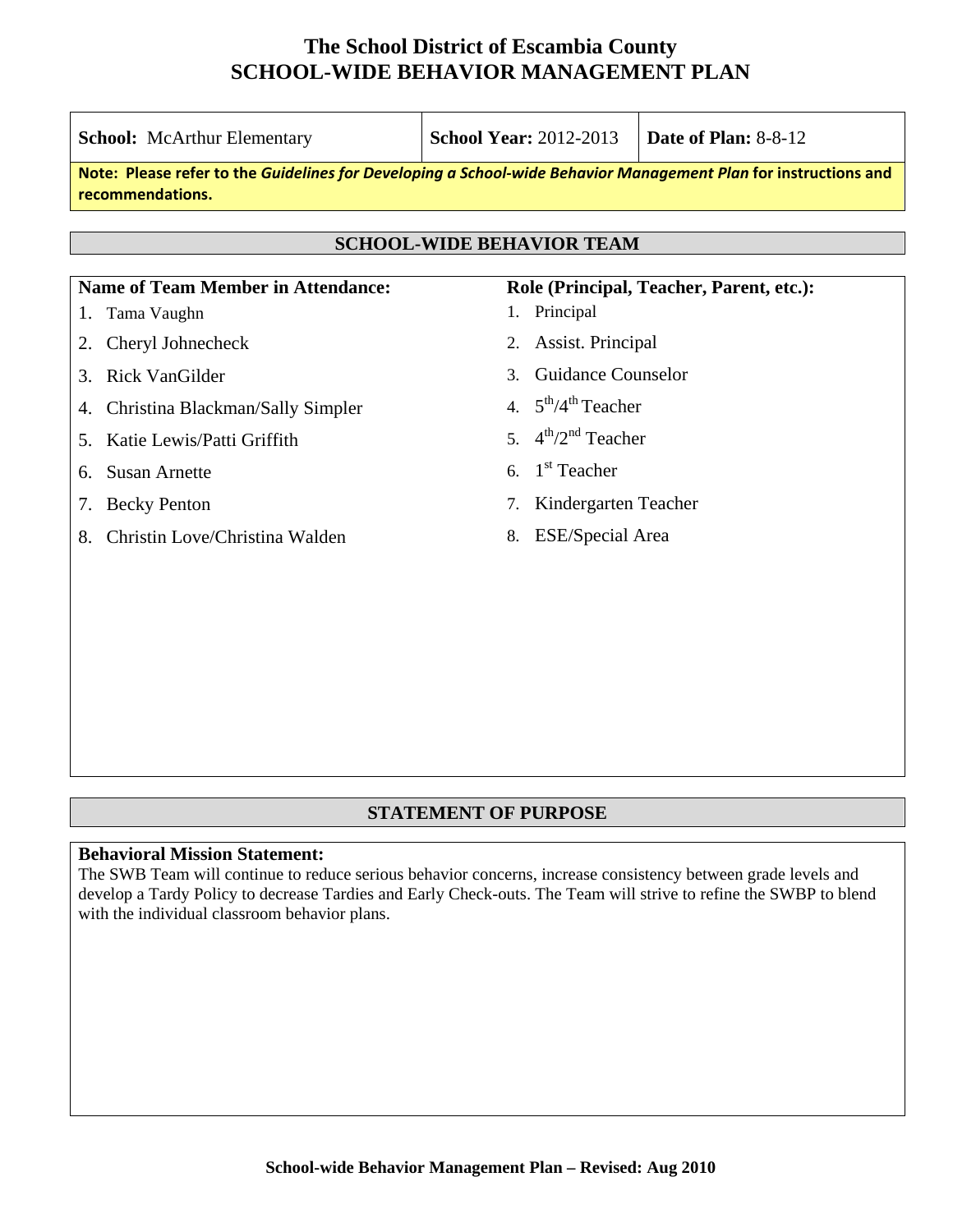## **BASELINE DATA**

## **PREVIOUS SCHOOL YEAR** 2011 - 2012

| <b>Office Discipline Referrals (ODR)</b>                                         |       |  |  |  |
|----------------------------------------------------------------------------------|-------|--|--|--|
| Number of Office Discipline<br>Referrals (ODR)                                   | 116   |  |  |  |
| Average ODR per Student<br>$(\text{\# ODR} \div \text{\# of students enrolled})$ | .17   |  |  |  |
| Number of Students with ODR                                                      | 96    |  |  |  |
| <b>Attendance</b>                                                                |       |  |  |  |
| <b>Average Daily Attendance</b>                                                  | 95.38 |  |  |  |
| Excused Tardies (Elem)                                                           | 456   |  |  |  |
| Unexcused Tardies (Elem)                                                         | 4,587 |  |  |  |
| Excused Early Check-outs (Elem)                                                  | 2,541 |  |  |  |
| Unexcused Early Check-outs (Elem)                                                | 10    |  |  |  |

| <b>Out-of-School Suspensions (OSS)</b>                                                          |      |  |  |  |  |
|-------------------------------------------------------------------------------------------------|------|--|--|--|--|
| Number of Incidents of<br>Out-of-School Suspension (OSS)                                        | 43   |  |  |  |  |
| Average OSS per Student<br>$(\text{\#} \text{OSS} \div \text{\#} \text{ of students enrolled})$ | .062 |  |  |  |  |
| Number of Students with OSS                                                                     | 37   |  |  |  |  |
| <b>In-School Suspensions (ISS)</b>                                                              |      |  |  |  |  |
| Number of Incidents of<br>In-School Suspension (ISS)                                            | 14   |  |  |  |  |
| Average ISS per Student<br>$(\# ISS \div \# of students enrolled)$                              | .02  |  |  |  |  |
| Number of Students with ISS                                                                     | 13   |  |  |  |  |
| <b>Bullying Prevention</b>                                                                      |      |  |  |  |  |
| <b>Percent of Students Trained</b>                                                              | 100% |  |  |  |  |
| <b>Percent of Staff Trained</b>                                                                 | 100% |  |  |  |  |

# **ADDITIONAL DATA AND OUTCOMES**

**What other data or outcomes will your school use for continuous monitoring of your school-wide behavior management plan (e.g., academic data, faculty attendance, school surveys, training, ESE referrals, etc.)? The outcomes may also include various ways of analyzing school-wide behavioral data as outlined in the** *School-wide Behavioral Data Guide* **(e.g., referrals/suspensions by grade level, location, problem behavior, time of day, student, class, etc.).**

Behavioral concerns will be discussed at the monthly Leadership Team meetings to identify teacher concerns, Behavioral Reports will be analyzed each 9 weeks, and Tardy/Early Check-out Reports will be reviewed by the Discipline Committee.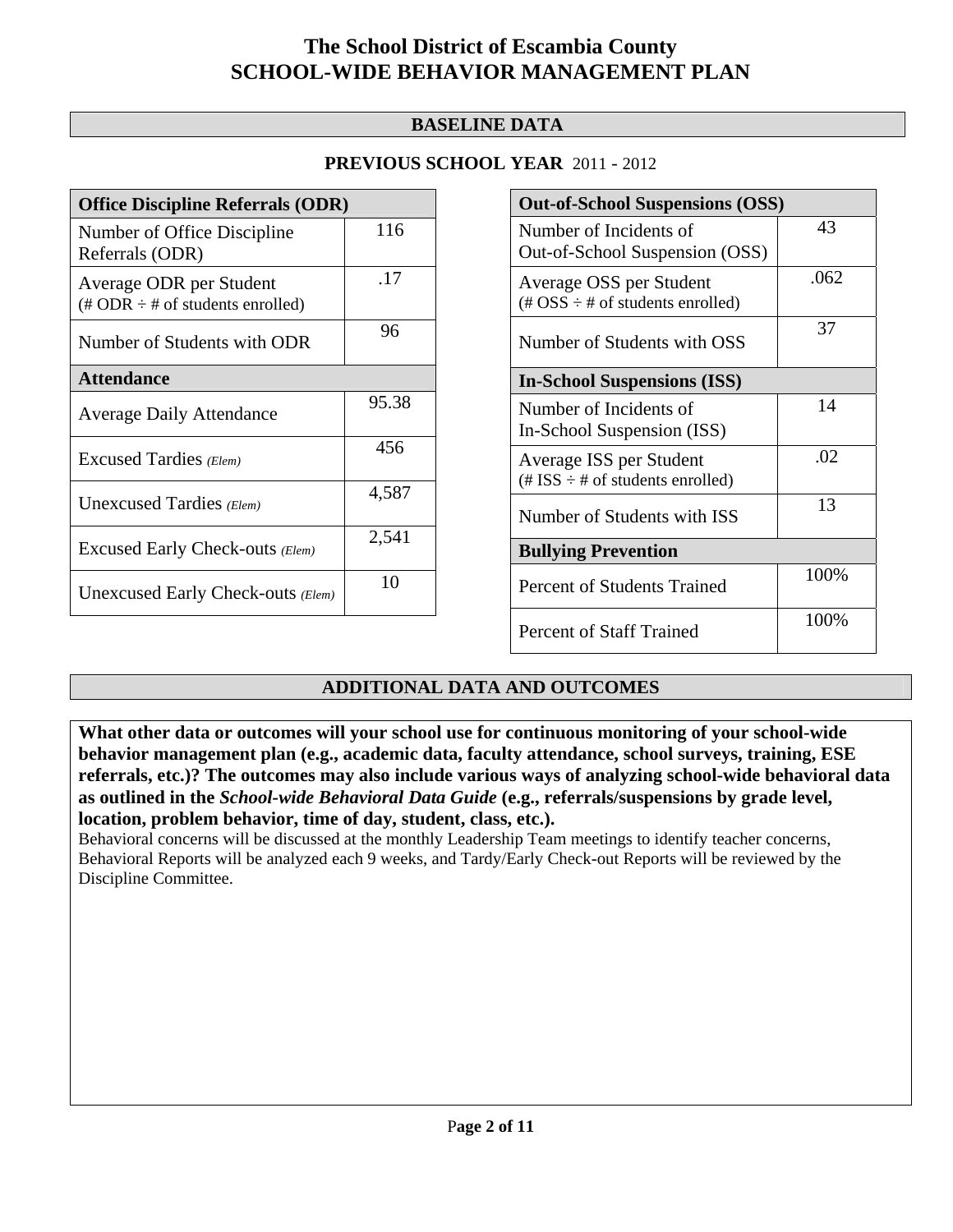## **SCHOOL-WIDE BEHAVIORAL GOALS**

### **1. Out-of-school suspension**

We saw an increase in OSS during our  $3<sup>rd</sup>$  reporting period of last year. These incidents were involving just a few students and were non-violent in nature. The administration and parents worked together on behalf of each of the students with hopes of quickly turning around behaviors. The team approach between administration, parents, and faculty continues to be our focus. We are using the RTI processes: including, FBAs and PBIBs when necessary.

### **2. Attendance**

McArthur's attendance has maintained a strong positive for the school. This is not to say their aren't problems. Those problems tend to be with a specific minority of students and it is a habitual issue. The new policies with tardies and a stronger judge overseeing the court appearances should help to turn around a good portion of the attendance offenders.

### **3. Bullying**

We are continuing to provide early training for faculty, staff, and students concerning the issue of bullying. Recognizing and early response to any bullying or potential bullying issues is important. Skill development of all students with an emphasis on social awareness and skills is included through our "Eagle of the Week" and "Eagle Buck Celebrations", as well as guidance lessons.

### **4. Office Discipline Referrals**

The 3<sup>rd</sup> quarter report saw and increase in this area during last school year. At first the committee believed it was a result of the time of year and stress related to FCAT testing. Continued monitoring and polling of teachers revealed additional information. It appeared many of the teachers were becoming overwhelmed with the extensive process of our discipline plan. As a result, the discipline committee met during the summer to hone and refine the structure of "Eagle Bucks Celebrations" for this school year.

### **5. Tardies (Elementary – see attached plan) or Other School-wide Behavior Goal**

**6. Early Check-Outs (Elementary – see attached plan) or Other School-wide Behavior Goal** 

### **7. Other School-wide Behavior Goal**

As we progress through this school year, the committee will continue to review data points and listen to faculty, staff, School Advisory Council and parent input. We are dedicated to making our school-wide discipline approach a second nature activity at McArthur Elementary.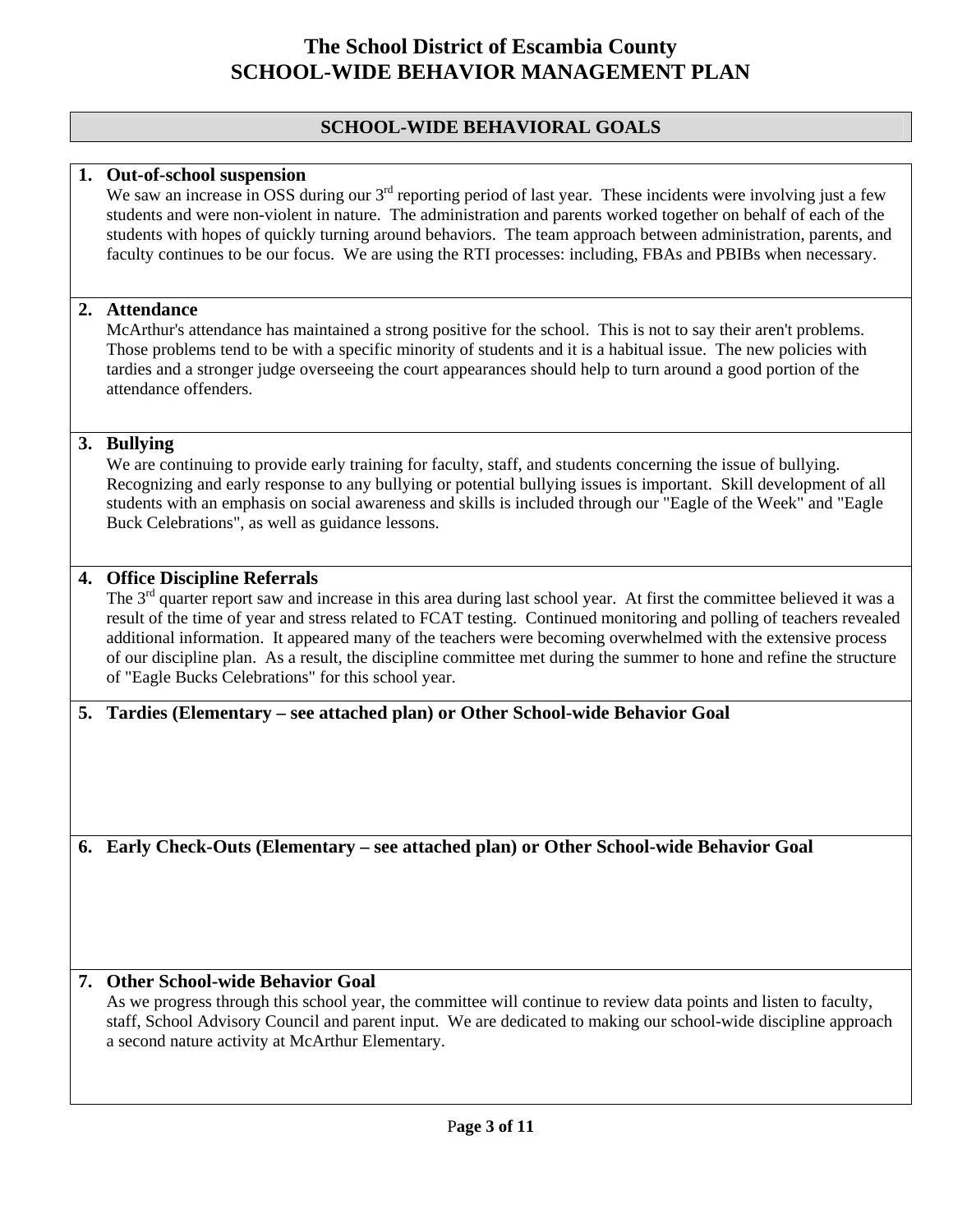## **PROGRESS MONITORING**

**Your school-wide behavior team should meet to review data and discuss concerns or revisions to your school-wide behavior management plan once a month and complete progress monitoring forms quarterly. Describe when you plan to meet (days, location, and time) throughout the school year.**  The discipline committee met on two occassions during the summer break to develop a refined "Eagle Buck Celebration" and to address any and all issues deemed necessary. The committee provided a presentation during preschool to the faculty discribing all changes. The committee will continue to meet on a monthly basis.

**Describe the procedures that your school will use to collect, summarize, and analyze the behavioral data prior to team meetings. Procedures are required for entering the information into the database, summarizing the data, and developing graphs using the** *School-wide Behavioral Data Guide***.** 

We will continue to use data provided throught terms on attendance, referrals, and other discipline issues from our school.

## **How will your school document the school-wide behavior team meetings?**

Documentation is maintained through meeting notes and transcribed on district reports. This reports are made available to every committee member who in turn shares the information with their respective group (ie. grade level).

**Describe how your school-wide behavior team will share the data and outcomes with your faculty, staff, and other stakeholders?**  Listed in above response.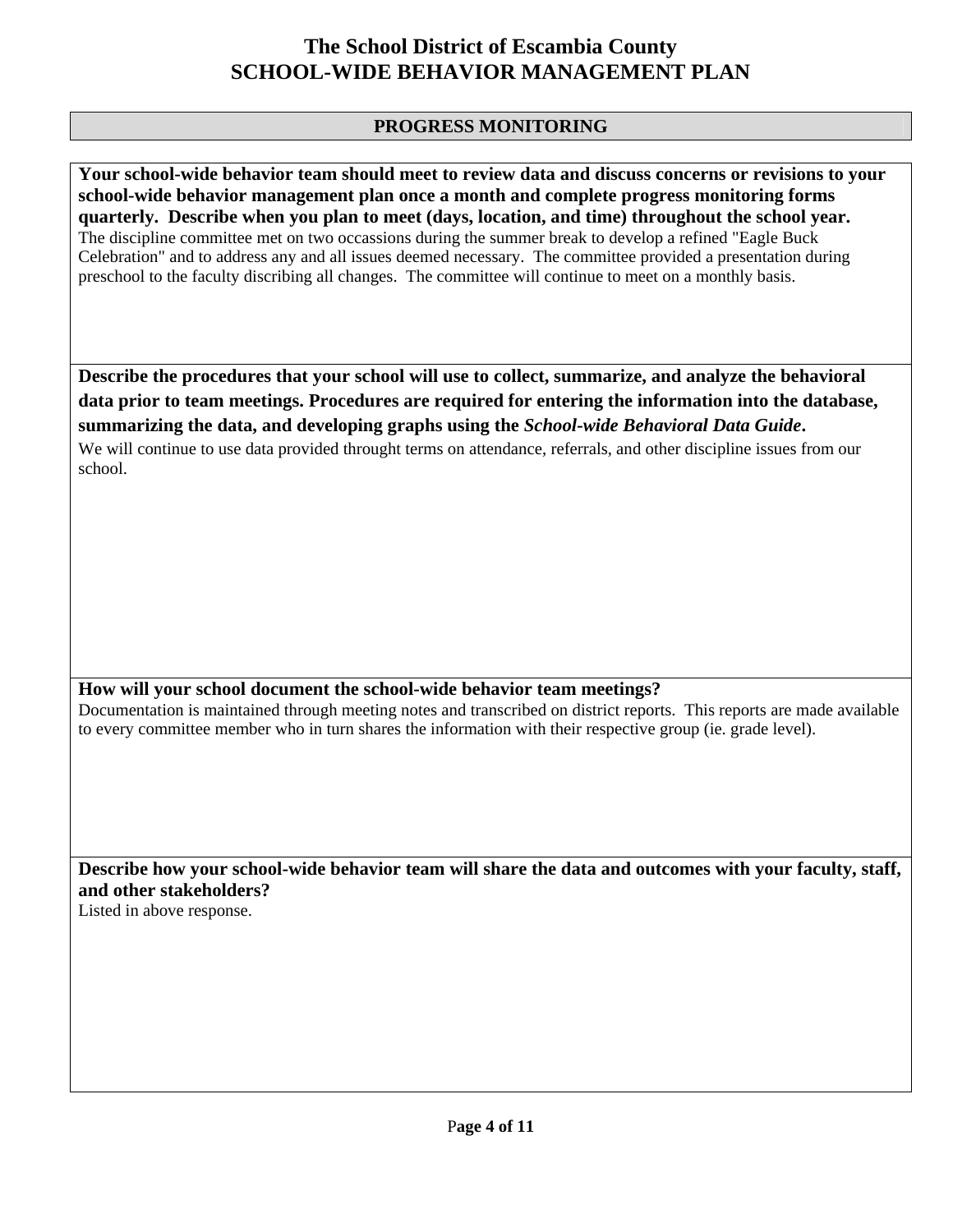# **SCHOOL EXPECTATIONS AND RULES**

**List 3 – 5 school-wide expectations**

"E"ager to Learn "A"lways Safe "G"ive Respect "L"isten Well "E"veryone Cooperates!

|                                | <b>Setting:</b>                                                                                                              | <b>Setting:</b>                                                                                                                                 | <b>Setting:</b>                                                                               | <b>Setting:</b>                                                                                            |
|--------------------------------|------------------------------------------------------------------------------------------------------------------------------|-------------------------------------------------------------------------------------------------------------------------------------------------|-----------------------------------------------------------------------------------------------|------------------------------------------------------------------------------------------------------------|
| Rules/<br><b>Expectations:</b> | Classroom                                                                                                                    | Cafeteria                                                                                                                                       | Hallway                                                                                       | Special Area                                                                                               |
| Eager to Learn                 | Present, Prepared, and<br>Punctual with a Positive<br>Attitude                                                               | <b>Manners</b><br>Procedures<br>Routines<br>Volume (noise)<br>Clean your Area                                                                   | Single File<br>Hands at side or behind<br>back<br>No Talking                                  | <b>Follow Class Rules</b><br>Be on Time                                                                    |
| Always Safe                    | <b>Bottom</b> in Seats<br>Feet on Floor<br>Hands/Feet to self<br>Chair Legs on Floor<br>Clear Walkways<br>Walk only - Inside | Walk only<br>Single file to dispose of<br>tray<br>Hands, Feet, Food,<br>Drink, & Objects to self                                                | <b>Always Walk</b><br>Hands to self                                                           | Proper footwear<br>Proper use of tools and<br>equipment                                                    |
| Give Respect                   | Raise Hand<br><b>Respect Authority</b><br>Follow Golden Rule<br>Respect<br>property/supplies                                 | Keeps Hands/Feet and<br>Objects to self<br>Clean your Area<br>Push in Chair                                                                     | Follow the Rules for<br>Hallway<br>Quiet to not disturb<br>other classes<br>Listen to Teacher | <b>Follow Teacher</b><br>Direction<br>Cooperate with Others                                                |
| Listen Well                    | Voices Off - Ears On -<br>Eyes on Speaker<br>Quiet hands and feet                                                            | Silence first 10 minutes<br>each table<br>Inside voices to follow<br><b>Obey Adult Directions</b><br>Silence when lights out<br>and intercom on | Listen for Teacher<br><b>Directions</b>                                                       | Voices Off - Ears On -<br>Eyes on Teacher                                                                  |
| <b>Everyone Cooperates</b>     | <b>Have Needed</b><br>Supplies/Books<br>Complete<br>Homework/Classwork<br>with Effort<br>Encourage/Support<br>Classmates     | Work Together to<br>Create a Clean/Healthy<br>Environment                                                                                       | Follow Rules and<br>Directions<br>Use Silent Signals to<br>Help Others                        | <b>Have Needed Supplies</b><br>Complete Activites<br>with Effort<br>Encourage/Support<br><b>Classmates</b> |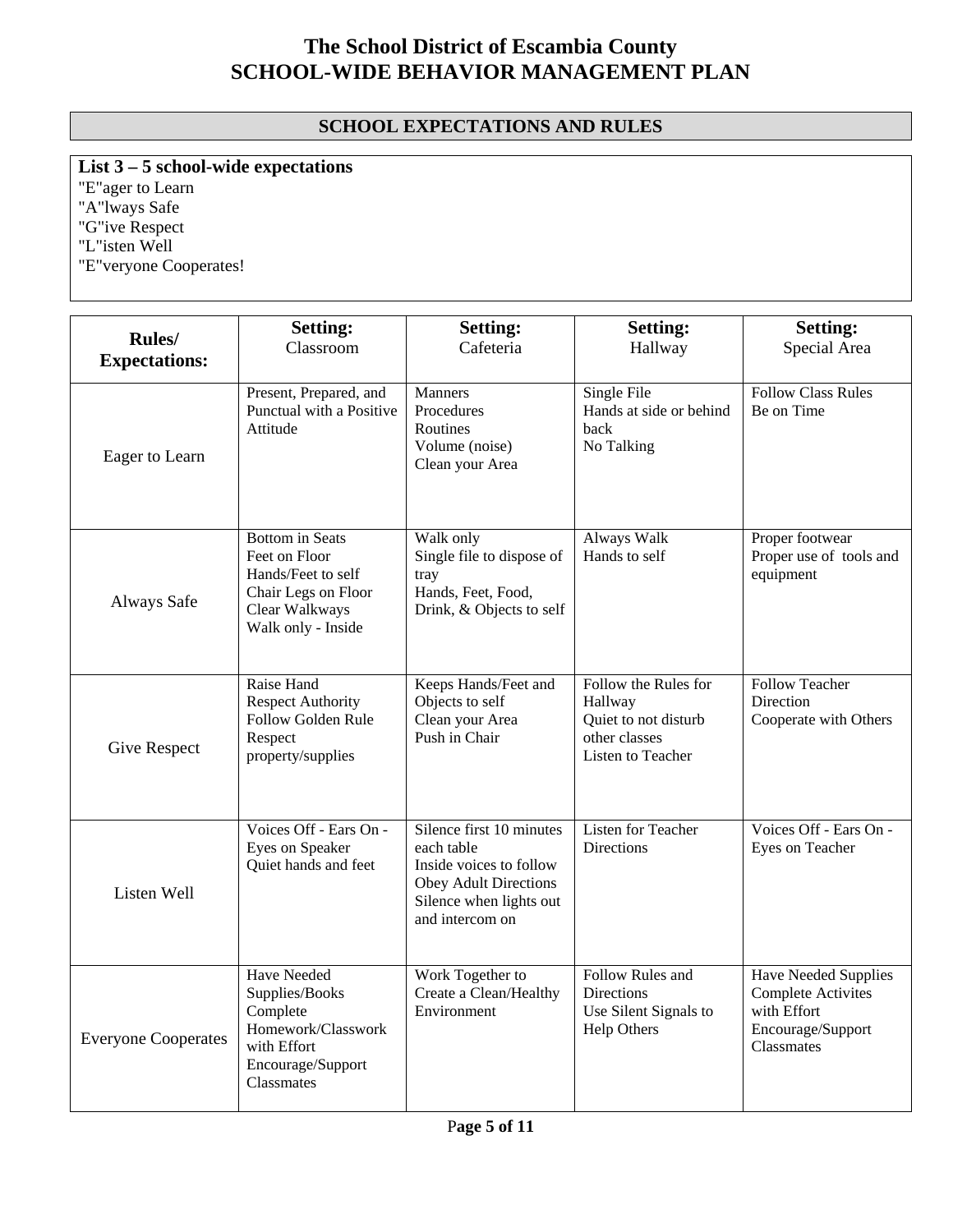## **TEACHING EXPECTATIONS AND RULES**

**How will your school introduce the school-wide expectations and rules to all of your students and staff?**  The SWBP was introduced at the Pre-Planning Faculty Meeting by the Discipline Committee. The Rules and Expectations was introuduced over closed-circuit TV Programs, reviewed daily for the first week and monthly as needed. A School-wide assembly will be presented to each grade to review the Rights and Responsibilities Handbook. Each student and parent will be asked to review the R and R Handbook at home and sign after the review is completed.

## **During the school year, what activities will your school implement to encourage on-going direct instruction of the school-wide expectations and rules? How will your school embed the expectations and rules into the daily curriculum?**

Weekly skits will be presented over the closed-circuit TV to demonstrate appropriate behavior. A Word of the Week will be highlighted by the Guidance Counselor each week and examples given each day of the week.

### **How often will you plan to provide refresher training on expectations and rules to staff and students in your school? How will you orient and teach new students who arrive mid-year?**

The Guidance Counselor will conduct small group meetings for new students as needed to review the SWBP and how to earn Eagle Bucks will be taken care of by the classroom teacher. Support for teachers will be provided as needed and identified by the Leadership Team.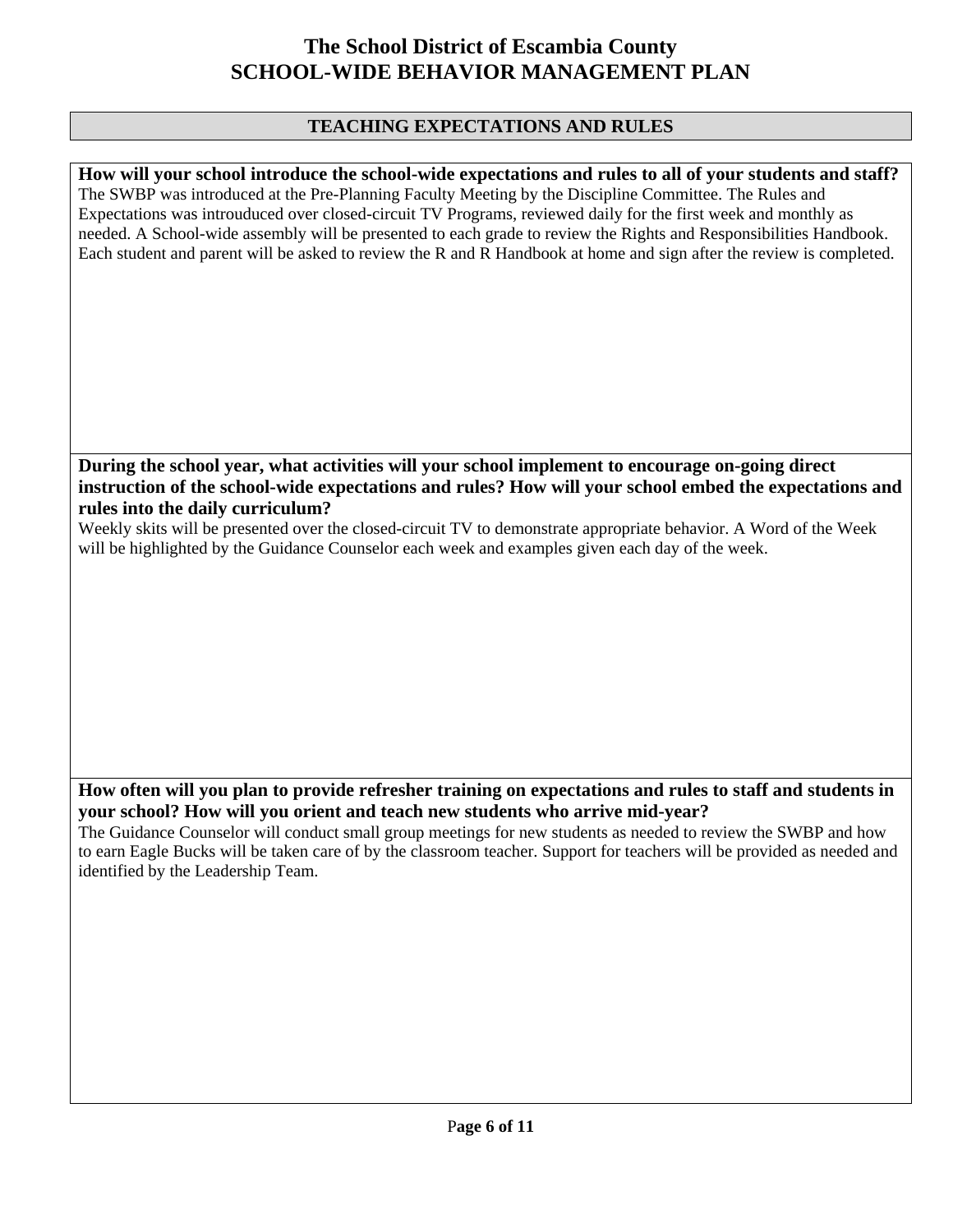### **REWARD/RECOGNITION PROGRAM**

### **What type of reward system will you use?**

Eagle Buck system: green Eagle Bucks handed out immediately and daily for desired behaviors. Earning enough Eagle Bucks allows participation in the Eagle Buck Celebration held each month.

Student of the Week based on behavioral and attitudinal responses throughout the week. The guides for the behaviors follow a specific and pre-established Word of the Week.

#### **Describe the behaviors for which you will reward or recognize students.**

There exists a Word of the Week for each week of the school year. These words reflect positive character traits needed to be successful in any setting (ie. being "responsible" and "respectful"). Classroom teachers select a student from their class who is representing the actions of the "word of the Week" as Student of the week.

Behaviors targeted for the daily Eagle Buck program varies by grade level and is reviewed and altered as needed throughout the school year. In other words, "what behaviors are the grade level needing to emphasize for growth.

### **How will you implement the reward system?**

Teachers and students will keep track of Eagle Bucks earned by each student while saving up to earn the previledge of attending the Eagle Buck Celebration.

Teachers select a Student of the Week from their class and turn in a completed certificate each week. The names are read on the Friday morning news show. Each student receives a pencil and a picture of the student is taken and displayed on the Student of the Week bulletin board. The PTA has been a great help financially to support these projects.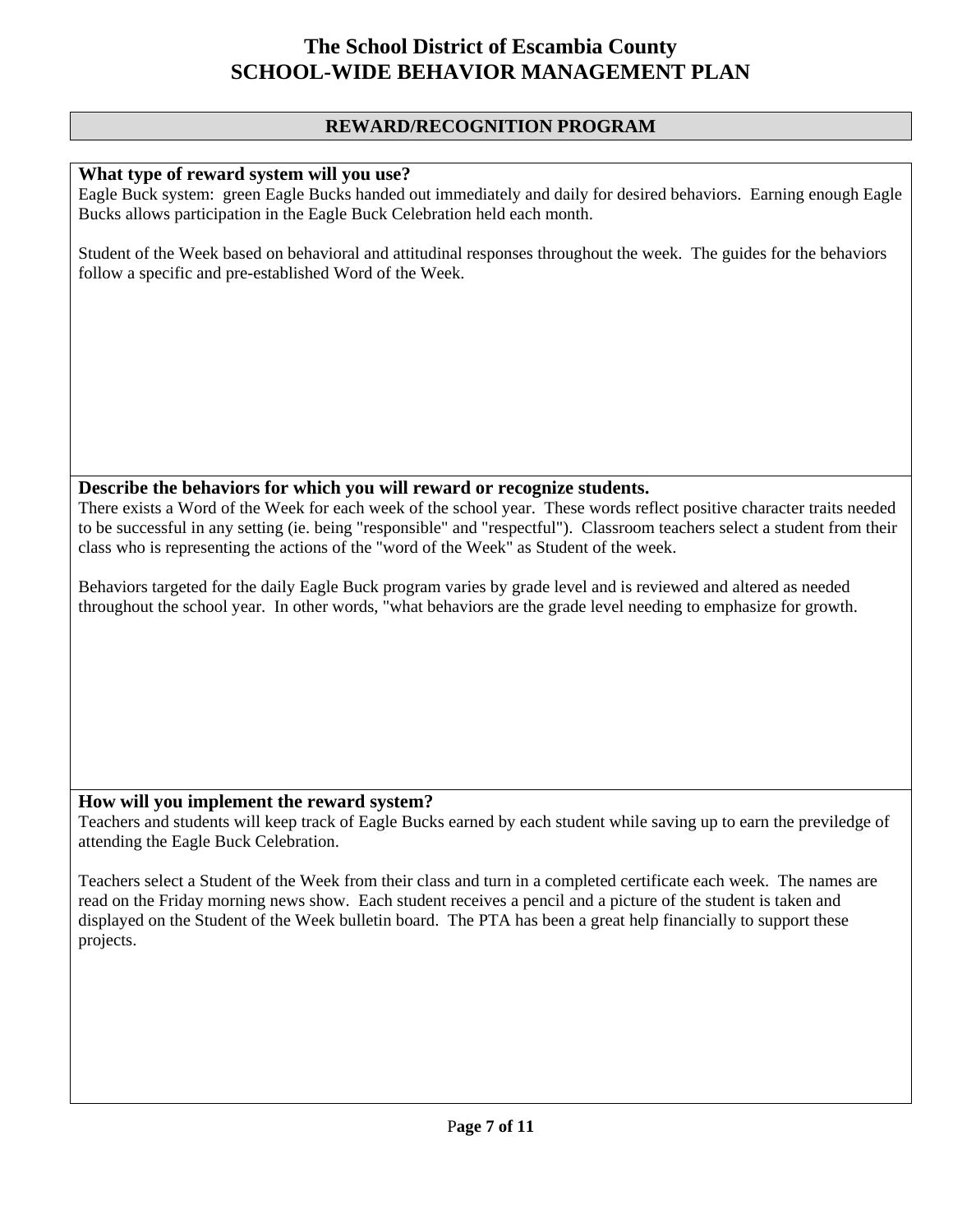## **DISCIPLINARY PROCEDURES**

### **Explain the discipline process at your school. Differentiate between minor and major behavior incidents and describe the process for documenting and addressing both types of incidents.**

Each classroom teacher has a pre-designed classroom structure known to the students, parents, and administration. Teachers are expected to handle behaviors in the classroom through this process while following the school-wide discipline plan when specific student behavior does not improve. The process has 5 steps. Step 1 is a time-out in another classroom. Step 2 is a time-out in another classroom. Step 3 is a time-out and afterschool detention. Step 4 is 1/2 day in school suspension in another classroom. Step 5 is a referral to the office. Parents are a part of the entire process and notified with each step.

Major behavior incidents are determined by the level of threat to self or others. Also, the level of disruption in the classroom and anywhere else at school.

### **What intervention strategies will your school use to prevent behavior that results in discipline referrals and out-of-school suspensions?**

We involve parents early in the process to encourage a team approach in assisting our students. If we encounter a lack of success with a student, the severity of consequences increase through our designed school-wide discipline plan. When it becomes necessary, we begin to implement the RtI process for behavior. This may or may not include the FBA and PBIP.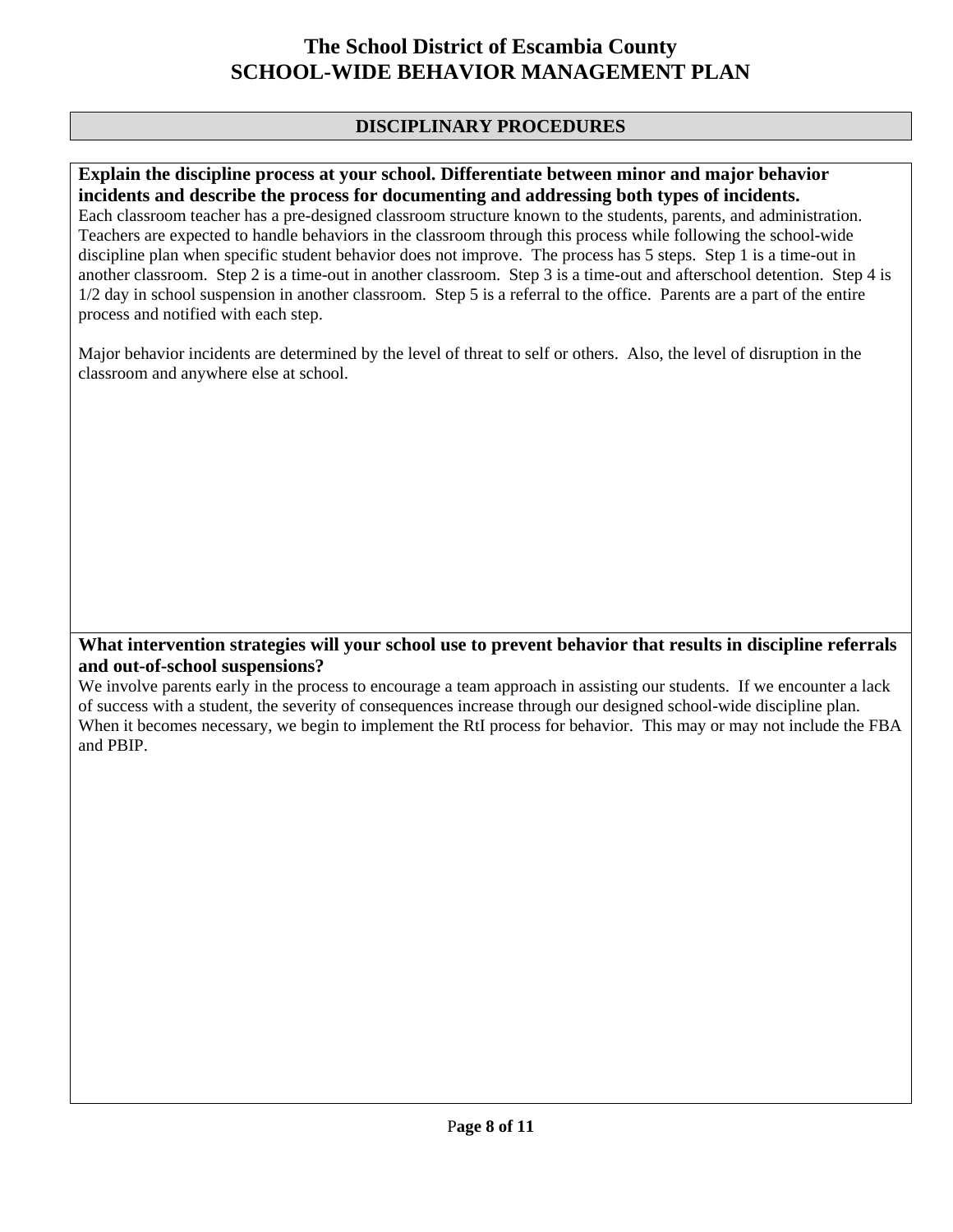### **DISCIPLINARY PROCEDURES (continued)**

### **What are the consequences or disciplinary actions that are used in your school?**

Each teacher implements their own behavior plan and then the SWBP is implemented when the behavior continues. A student is given 3 time outs for the same behavior and then an After-School detention after the third time out. The next step is a half-day in-school suspention. The parent attends a conference after the detention and if the behavior continues the student can be suspended by the Principal.

**For Middle or High Schools: How do the adjudication guidelines complement your disciplinary procedures?**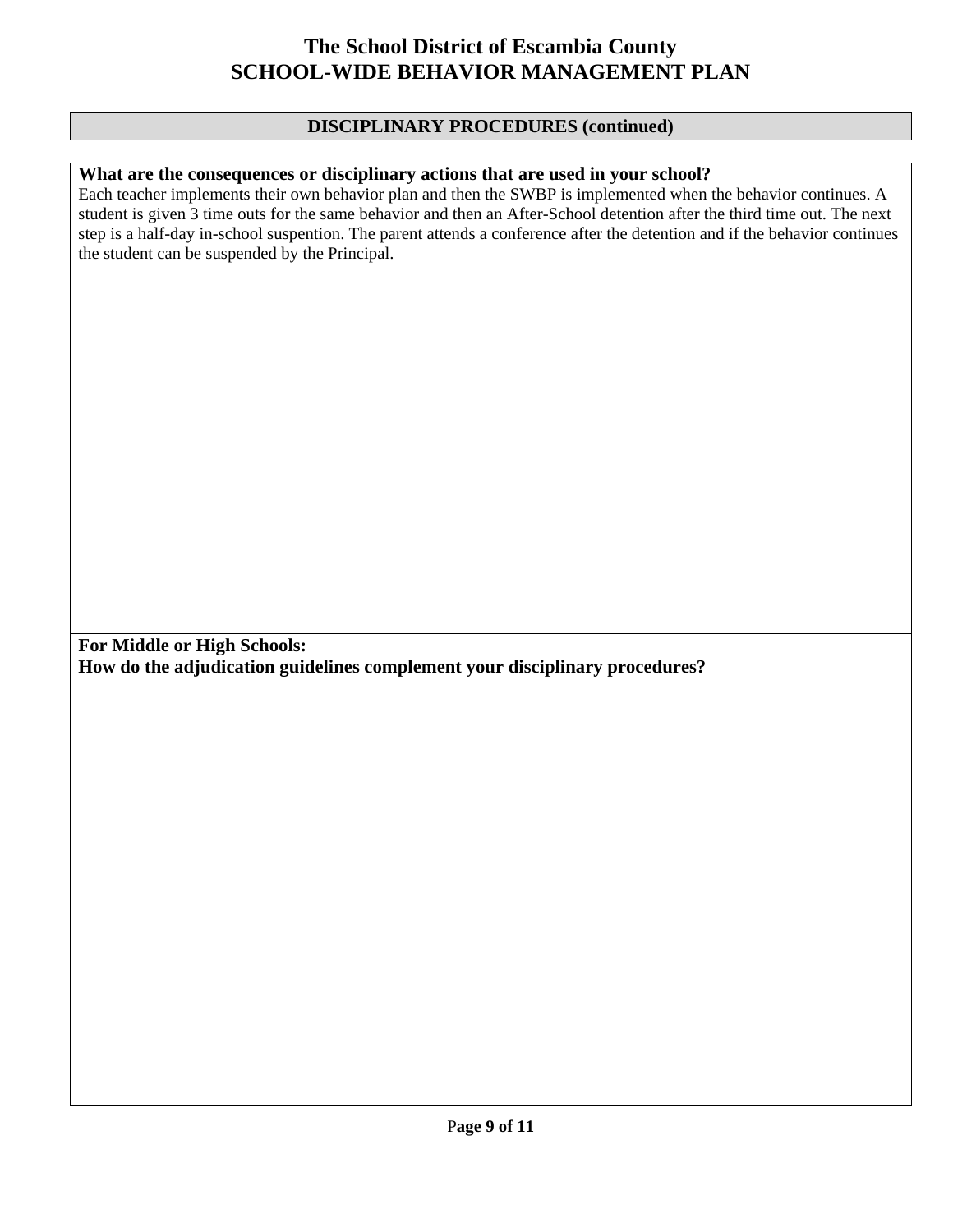## **TRAINING AND IMPLEMENTATION**

#### **Describe any training needs, material needs, and/or environmental arrangements necessary to implement your school-wide behavior management plan.**

Training this year occurred at pre-school planning. The discipline committee presented the revised plan of action along with reminders of the entire SWBM plan to the staff and faculty. Weekly grade level meetings, monthly discipline committee meetings, and reviews of data help to determine the specific implementation of the school's plan.

Materials needed include pictures for Student fo the Week photos. Teachers also recycle the photos for art projects in the classroom. We give out special pencils and school printed certificates to the students as well.

Each grade level, special area, and special focus groups (ie. ESE teachers) are responsible for developing an Eagle Buck celebration. Supplies or small rewards are sometimes used depending on the activity for that month. Monies donated by the PTA are set aside for this specific target.

**Describe how your school will train all faculty and staff on your school-wide behavior management plan. How will you orient and teach new faculty and staff who arrive mid-year?** 

As stated previouly, we trained in pre-school, but are in constant contact through the varies weekly and monthly meetings. Each faculty member is a part of at least two of these meeting groups. Support exists in and at all levels to assure consistancy with impementation of the school-wide activities.

## **What school-wide routines and procedures will be implemented by all faculty and staff to facilitate your school-wide behavior management plan?**

The school-wide "EAGLE" rules/expectations described on page 5 of the is report. The Student of the Week activities.

The daily Eagle Buck system and Monthly Eagle Buck Celebrations.

The School-wide Dispcipline Policy involving the tiered approach to misbehaviors.